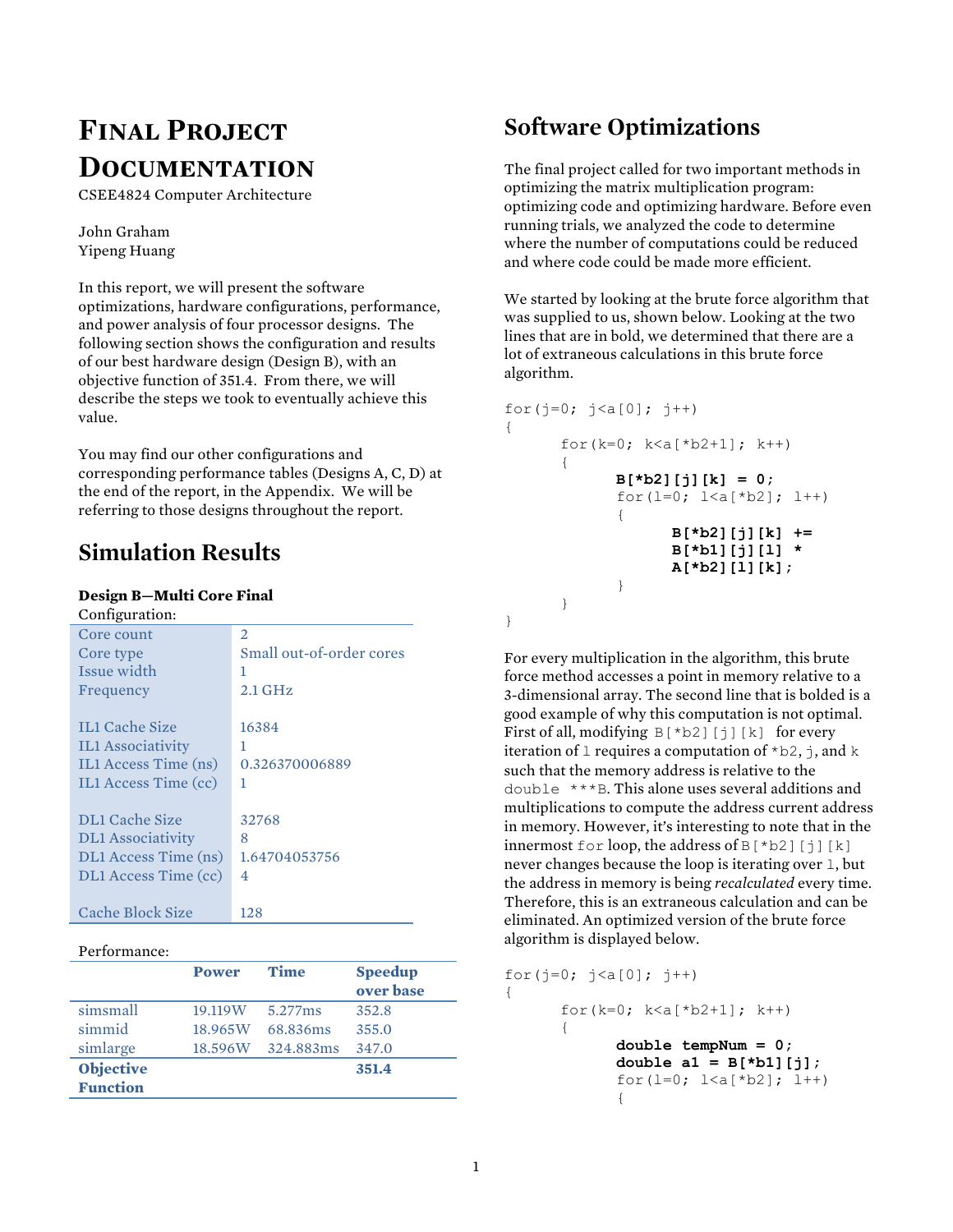```
tempNum += a1[l]
                   * A[*b2][l][k];
             }
            B[*b2][j][k] = tempNum;
      }
}
```
We added a temporary variable that keeps track of result values in the matrix. This allows for the removal of the calculation in the for loop over l that caused a lot of unnecessary calculations.

After running the new code with the default "NoL2SinglePower.conf" file, we were able to reduce the number of computations significantly using tempNum, which eliminates the 3-dimensional matrix calculations in every iteration of  $\perp$ , and plugs it into the matrix at the end of the computations. It reduced the number of instructions from 32,142,898 instructions to 19,204,179, a reduction by **40.3%** of the number of computations (time on a small matrix, for example, reduced from 1861ms to 1107ms). We tested on a default configuration because we could compare the results of code optimization to the default result. Reducing the number of instructions by 40.3% thereby reduces the time by 40.3% in single core architectures. This was a great start to the project, because it nearly reduces the computation times by half and we didn't even improve the hardware yet.

We were able to further reduce the number of computations by creating the variable a1, which replaces  $B[ *b1] [j]$  and eliminates more computations. The number of computations, for the small matrix configuration, was reduced even further to 16,951,049 instructions, decreasing the number of computations by **48.8%**.

After having optimized the code, we added multithreading capabilities that separated the matrix multiplications pretty evenly between the many threads. As suggested in the homework descriptions, we were able to have multiple cores working on a single matrix multiplication at a time. Each core computes a fraction of the resulting matrix independently, and each core computes the same amount of the resulting matrix and allows for the most optimal parallelization. The following diagram shows how the cores computed the matrix results:



### **Initial Findings**

We began our experiments with initial trials to determine the effects of various configuration parameters. These were not directed experiments; rather, educated trial and error from what we learned in class. Because there were so many different hardware parameters, we attempted to narrow down the number of parameters so that we could experiment more thoroughly. The discoveries we made in this trial-and-error phase were incorporated into all of our final designs: A, B, C, and D discussed in this report. This section lays out what we found during this initial trial phase.

#### **Core count**

We tested out our multithreaded software with a multi-core architecture consisting of 1, 2, 3, and 4 small cores. All else being equal, increasing the core count improves performance because it allows for parallelization of instructions. However, each additional core consumed a significant amount of power. We had already noted that high frequency and out-of-order execution are both important for good performance, and maintaining a high core count ruled out the possibility of including these other improvements. Therefore, we chose to proceed with two designs: one dual-core design, and one single-core design.

#### **Core selection**

We considered using an architecture consisting of a mix of different cores. However, we found that our software would not be able to utilize the different cores to their full extent, which would require the program to create threads with different responsibilities. Matrix multiplication is not easily split between different roles that can be executed by different threads. Therefore, we chose to proceed with homogenous core architecture for the dual-core design.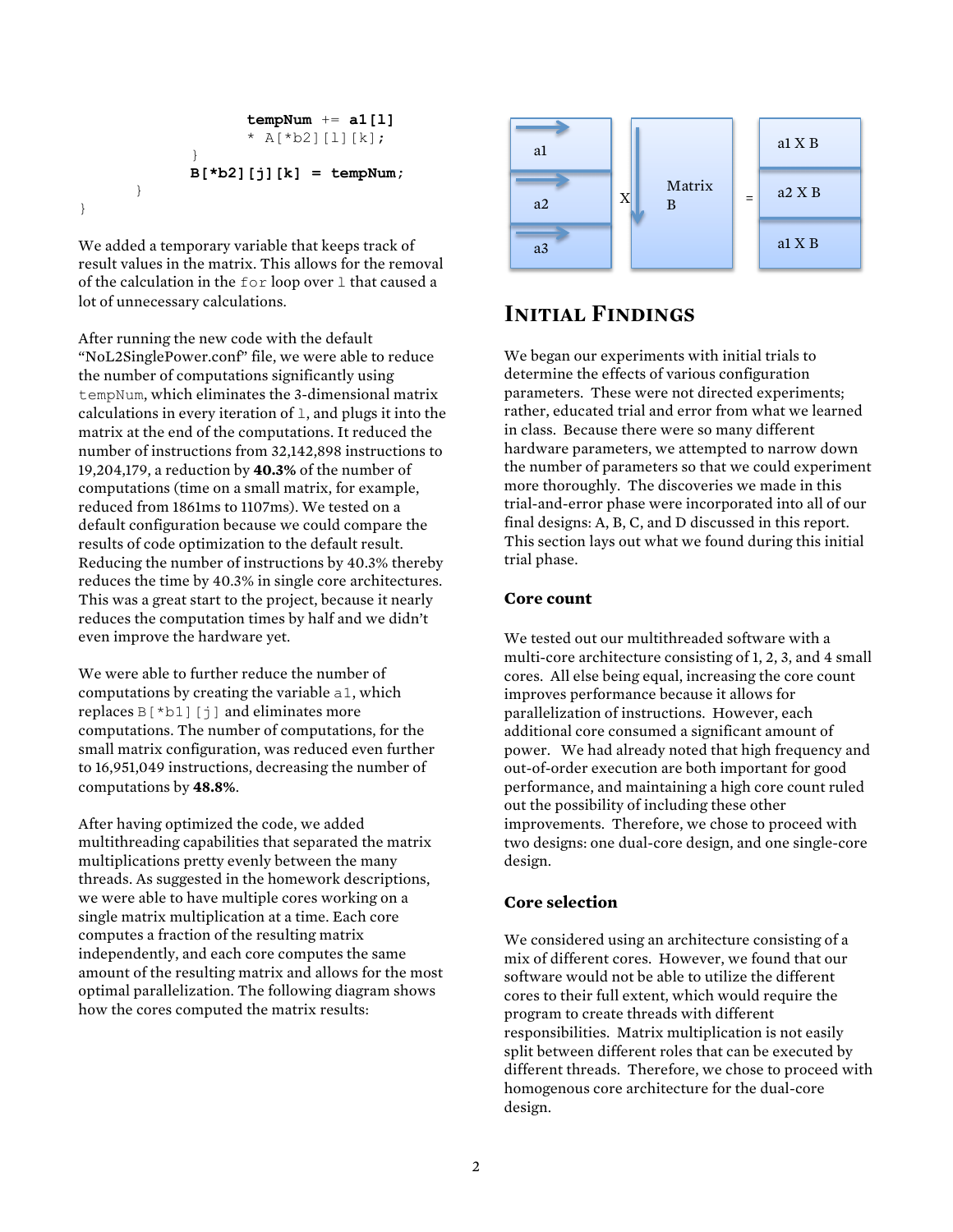#### **Cache size**

We noted from report.pl printouts that the instruction L1 cache rarely has a miss rate greater than .5%. Therefore, we chose to keep instruction L1 cache at the minimum size, 16384 bytes. We attempted to also keep data L1 cache at a minimum for the sake of conserving power. However, this caused the data L1 miss rate to exceed 1% at times, and caused a noticeable decrease in performance. Therefore, we chose to use a data L1 cache size of 32768 going forward.

#### **L2 design**

With the L1 cache miss rates below 1%, there is little benefit from including an L2 cache in the design. A multicore processor potentially benefits from having a shared L2 cache that allows cores to access data that other cores have recently accessed. However, due to the way our program divides up matrices among threads, our cores are rarely looking at data that is from similar locations in the memory. Therefore, we chose to not include any L2 cache in our designs going forward.

### **Experiments**

We used these initial findings and theory learned from class to come up with two candidate, highperformance designs—Design A, a base multi core design with an objective function of 159, and Design C, a single core design with an objective function of 132.

Then, we ran experiments with these two candidate cores to find out the effects of parameters we were less familiar with. The improvements were then applied to both of the candidate designs (Design A and C), which eventually morphed into the final designs Design B and Design D, where Design B became our best solution.

#### **In-order vs. out-of-order**

Based on what we learned in class, out-of-order issuing made a big difference in performance over in-order issuing. This allows processes to issue instructions before or after they were initially intended, to eliminate stalls. Therefore, we tested the an in-order configuration against an out-of-order configuration (on small matrices and using the default frequency of 100 Mhz) and saw the following results:

|                      | power<br><b>(W)</b> | simsmall<br>time (ms) |
|----------------------|---------------------|-----------------------|
| Single_InOrder.conf  | 1.848               | 1004.466              |
| Single_OutOrder.conf | 3.776               | 179.301               |

We were happily surprised to see that the out-of-order issuing decreased the time significantly at the small expense of adding about 2 watts to the power consumption. For such a small amount of additional power, there was a large gain in performance.

For all tests that followed this, we chose to keep outof-order issuing.

#### **Frequency**

Next we looked at the frequencies of the in-order and out-of-order architectures. We learned from Homework 3 that increasing clock frequency is important for improving performance. To determine how in-order and out-of-order architectures respond to changes in frequency, we gradually increased the frequencies of the in-order and out-of-order architectures until the frequency could no longer be increased (for the in-order architecture) or we surpassed the 20W allowance (for the out-of-order architecture).

| in-order | power (W) | simsmall time (ms) |
|----------|-----------|--------------------|
| 900MHz   | 3.884     | 111.674            |
| 1000MHz  | 4.117     | 100.517            |
| 1100MHz  | 4.351     | 91.388             |
| 1300MHz  | 4.818     | 77.344             |
| 1500MHz  | 5.288     | 67.045             |
| 2000MHz  | 6.471     | 50.309             |
| 2500MHz  | 6.821     | 46.863             |

Once we reached a threshold of 2500 MHz, we saw minimal gains by increasing the clock frequency. As the clock frequency increased, the return on decreased time decreased. Now looking at the out-of-order architecture and increasing frequencies, we were only able to reach a maximum frequency of 1300MHz, which became Design C, before it surpassed the 20W maximum. But because instructions could be executed out of order, the overall time was much smaller: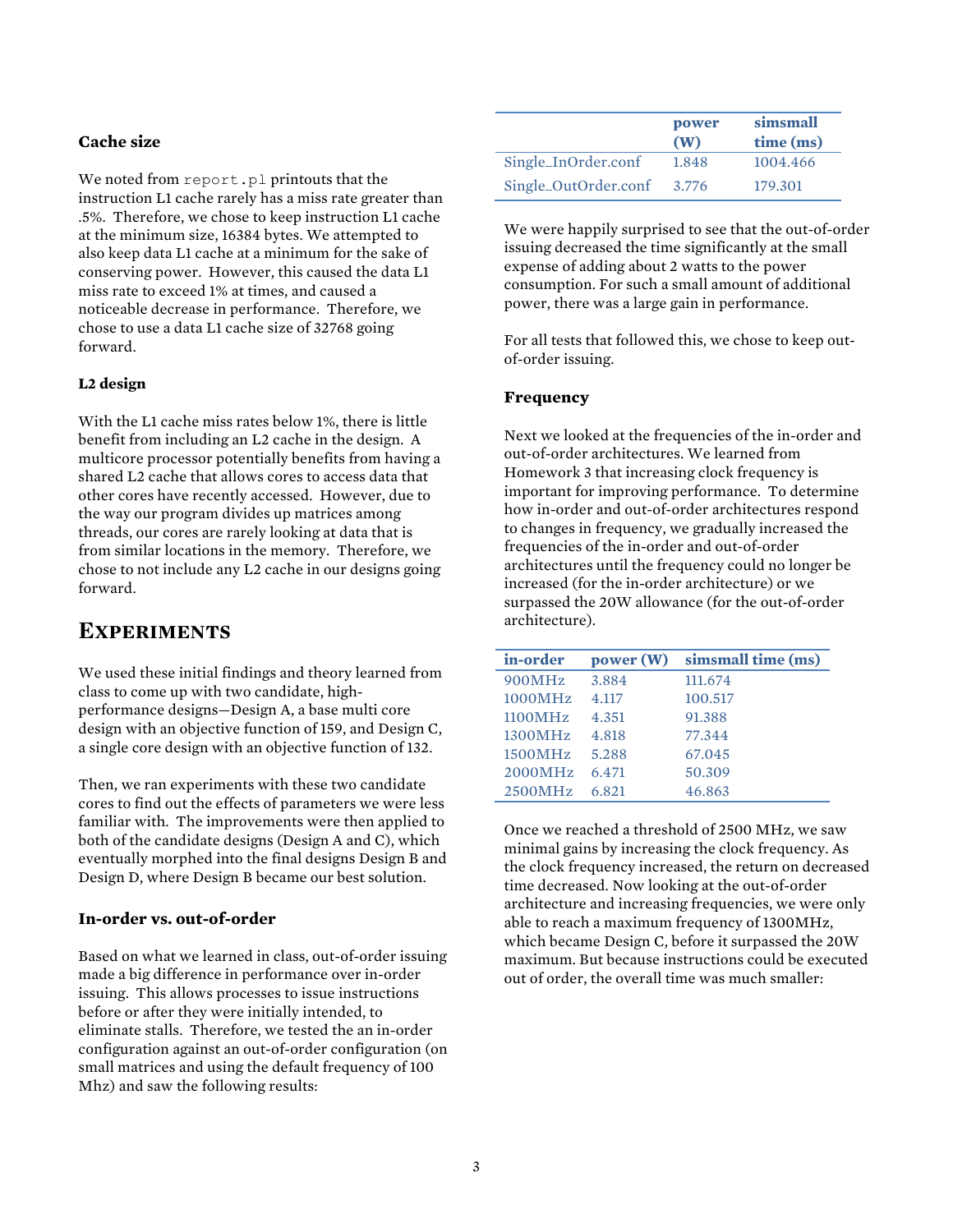| out-of-order | power(w) | simsmall time (ms) |
|--------------|----------|--------------------|
| 900MHz       | 14.422   | 19.969             |
| 1000MHz      | 15.728   | 17.978             |
| 1100MHz      | 17.035   | 15.728             |
| 1200MHz      | 18.334   | 14.989             |
| $1300MHz*$   | 19.63    | 13.841             |

*\* Single\_OutOrder\_1300MHz.conf (Design C)*

Analyzing strictly the clock frequencies and whether or not the architecture supported out-of-order issuing, we were able bring the objective function to 132.367 with just 1 core. Also, testing on medium and large matrices, we found this configuration to be scalable and always within the 20W budget. (See Design C in the appendix for more configuration details and performance).

Because frequency has such a straightforward impact on the performance of a chip, in following design stages we chose to take draft designs and increase the frequency until we hit our 20W power budget.

#### **Associativity**

When we were running initial tests to arrive at Design A and Design C, we discovered that changing associativity had a large impact on how much power the chip consumed, which in turned influenced how fast we could clock the design. As an additional effect, associativity also influences the L1 miss rates, which in turn influences how frequent the processor has to stall for memory access.

This experiment was done using our dual core Design A, which is shown in the Appendix. We set both instruction L1 and data L1 associativity to 1, and varied the two parameters find out how associativity would influence performance and power consumption:

| IL1    | <b>DL1</b>                  | power  | simsmall time |
|--------|-----------------------------|--------|---------------|
| assoc. | assoc.                      | (W)    | (ms)          |
|        |                             | 46.041 | 11.729        |
|        | $\mathcal{D}_{\mathcal{L}}$ | 23.996 | 11.738        |
|        | 4                           | 19.905 | 11.738        |
|        | 8                           | 14.194 | 11.738        |
|        | 16                          | 16.293 | 11.738        |



We find that changing data L1 associativity does not significantly change the simulation time, however, there are significant power savings as the associativity approaches 8. We also noted that as the associativity increased, the cache miss rate of the data L1 decreased.

Next, we examine whether or not changing the associativity for instruction L1 influences power and performance.

| IЫ             | <b>DL1</b> | <b>Power</b> | simsmall time |
|----------------|------------|--------------|---------------|
| assoc.         | assoc.     | (W)          | (ms)          |
|                | 8          | 14.194       | 11.738        |
| $\mathfrak{D}$ | 8          | 14.442       | 11.735        |
| 4              | 8          | 15.111       | 11.734        |
| 8              | 8          | 16.182       | 11.734        |
| 16             | 8          | 16.721       | 11.734        |
|                |            |              |               |



In contrast to data L1 associativity, increasing instruction L1 associativity yields no improvement in power consumption. The instruction L1 miss rate was extremely low to begin with, and any potential increase in cache hit-rate was negligible.

Changes to instruction cache have less impact than those on data cache because our program accesses the data cache far more frequently than the instruction cache. Furthermore, because each core is accessing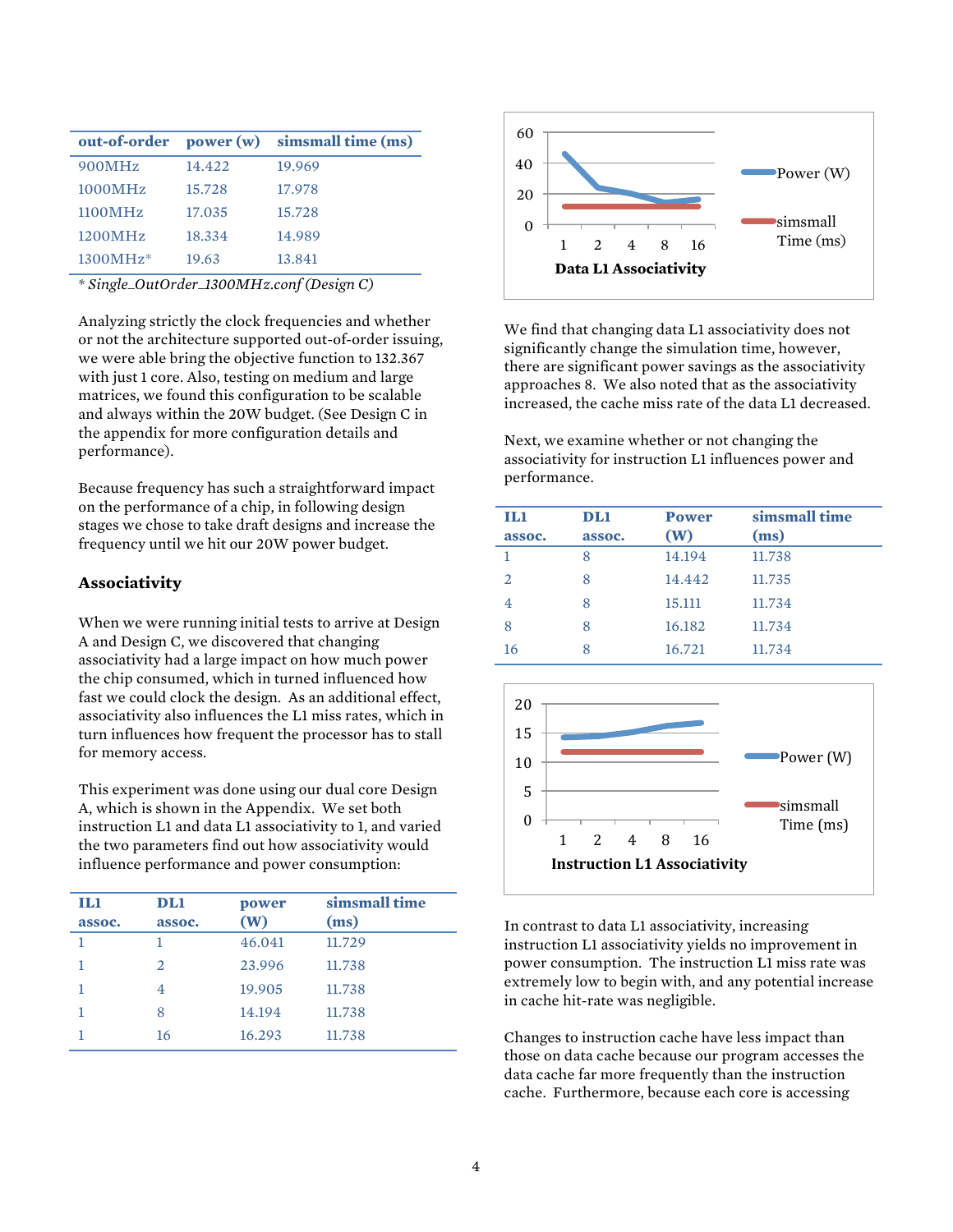different parts of a matrix in a short time span, it is likely that data recently accessed in cache will still be useful in the near future. Hence, higher data L1 associativity aids performance and power.

#### **Issue width**

In our initial tests, we had set the issue width of our processors to 2 because our understanding of ILP told us that increasing the issue width would increase the IPC of the processor. However, we also noted that maintaining a high issue width incurred a large power cost. We decided to investigate whether or not a large issue width is a worthwhile configuration.

For this experiment, we took Design A, and augmented it to have the improved cache associativity we found in the previous section. We set IL1 associativity to 1 and DL1 associativity to 8. We varied the issue width of the processor:

|               |        | issue width power (W) simsmall time (ms) |
|---------------|--------|------------------------------------------|
|               | 12.276 | 12.96                                    |
| $\mathcal{L}$ | 14.194 | 11.738                                   |
| 3             | 17.369 | 10.301                                   |
|               | 20.685 | 9.84                                     |



Increasing the issue width did increase the IPC, which is reflected in the decrease in simulation time as we increased the issue width. However, this benefit tapered off as we increased issue width from 2 to 3, as other factors such as cache misses started holding back the IPC gains.

The graph shows that increasing the issue width beyond 2 consumes a lot of power. Therefore, we decided that it is not worth the extra power to increase the issue width beyond two for future designs.

It is worth noting that this might only be true for small cores. With only one set of execution units, the small core likely does not benefit from larger issue widths as larger cores would. For example, we used an issue width of 2 to improve design C, which has a mid-sized core.

#### **Cache block size**

After experimenting with the associativity of the caches, we realized that the cache designs have a much larger impact on performance and power than we initially thought.

While none of the three simulations need large caches to execute with low cache miss rates, the arrangement of the caches themselves has a large influence on the power consumption of the chip.

Again, we took Design A with the augmented IL1 and DL1 associativity, and varied the cache block size:

| block size | access<br>time (cc) | $\lim_{m \to \infty}$ (ms) power (W) |        |
|------------|---------------------|--------------------------------------|--------|
| 8          |                     | 6.085                                | 46.833 |
| 16         | 1                   | 6.048                                | 30.267 |
| 32         | $\mathfrak{D}$      | 6.476                                | 18.472 |
| 64         | $\mathcal{L}$       | 6.466                                | 15.866 |
| 128        | 3                   | 6.831                                | 16.444 |
| 256        |                     | CACTI fails*                         |        |

*\* A cache block size of 256 decreases the cache index below 32*



We found that the power consumption (red line in the previous graph) improves significantly as the cache block size nears 64 bytes.

This makes sense when taking into consideration how the program uses memory. The processor performs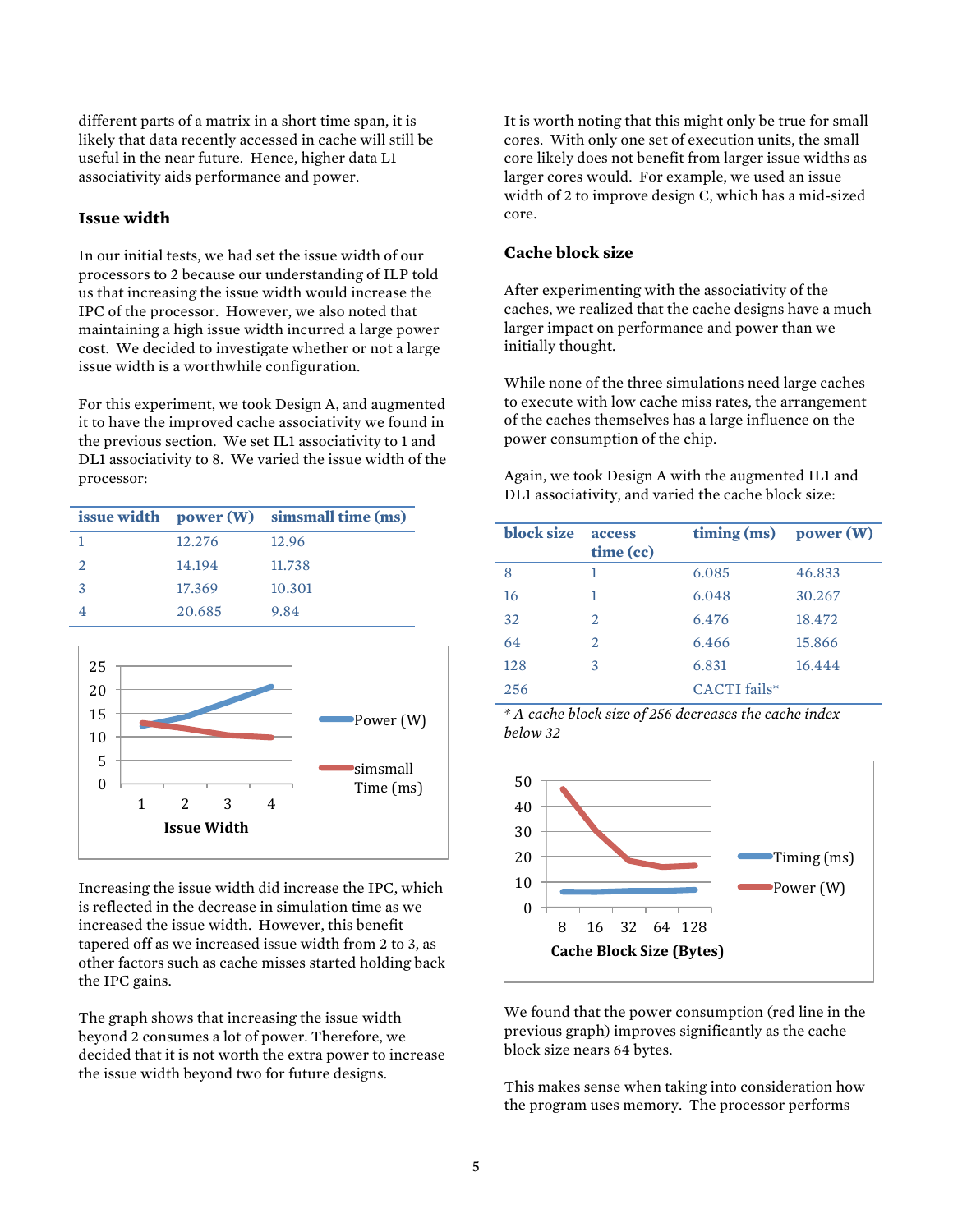matrix multiplication on a number that is not already in cache, it loads a block of numbers, which contains the numbers that the processor will need in subsequent cycles. Therefore, increasing the block size decreases the cache miss rate.

#### **Single core testing with multi core updates**

With more confirmation that higher frequencies are better, we looked into other combinations of hardware. From the multi-core architecture testing, we discovered that the results were better with a higher issue width.

Furthermore, prior testing revealed that modifying the data cache associativity to 8 (previously 1 or 2) significantly decreased the overall power consumption. With a much less power consumption, we could now incorporate a larger issue width and still use an extremely high clock frequency. We continued testing the single-core architecture with a medium-sized core.

This next configuration became Design C. It has a single core, 3000MHz frequency, issue width of 2, data associativity of 8, and instruction associativity of 1, and we achieved an objective function **259.527**. The configuration and performance analysis of this design, Design C, can be found in the Appendix.

### **Conclusions**

This section discusses any general observations concerning tradeoffs of each of the hardware components available for system configuration.

|                                        | <b>Effects on</b>                                                                                                  | <b>Power</b>                                                                   |
|----------------------------------------|--------------------------------------------------------------------------------------------------------------------|--------------------------------------------------------------------------------|
|                                        | performance                                                                                                        | consumption                                                                    |
| In-order vs.<br>out-of-<br>order cores | Out-of-order cores<br>have a significant<br>performance<br>improvement over<br>in-order cores<br>(Tomasulo's)      | Does increase<br>power slightly,<br>but time gains<br>outweigh power<br>gains. |
| Core size                              | Mid-core showed<br>improvements for<br>single-core designs,<br>but too power<br>hungry for multi-<br>core designs. | Bigger cores use<br>significantly<br>more power                                |
| Core count                             | More cores<br>increases<br>parallelization, but<br>requires more                                                   | It's directly<br>related to the<br>number of cores                             |

|                          | power                                                                                                                |                                                                                                        |
|--------------------------|----------------------------------------------------------------------------------------------------------------------|--------------------------------------------------------------------------------------------------------|
| Clock speed              | <b>Extremely</b><br>important. Speed<br>gains diminish as<br>clock speed<br>increases to very<br>large numbers.      | Increases almost<br>linearly with<br>clock speed.                                                      |
| Issue width              | Improves<br>performance<br>noticeably, allows<br>for multiple<br>instructions issued<br>at once                      | <b>High power</b><br>consumption,<br>therefore<br>difficult include<br>in multi-core<br>architectures. |
| L <sub>2</sub>           | Negligible benefits<br>because cores don't<br>have much parallel<br>data access.                                     | Power hungry.                                                                                          |
| <b>Instruction</b><br>L1 | Minimum L1 is<br>sufficient through<br>empirical testing,<br>cache miss rate is<br>low. Associativity<br>should be 1 | Minimal impact.                                                                                        |
| Data L1                  | Small L1 is bad<br>because it<br>significantly<br>increases miss rate.<br>Associativity is<br>most efficient at 8    | Size has minimal<br>impact on power.<br>Associativity has<br>significant<br>impact on power.           |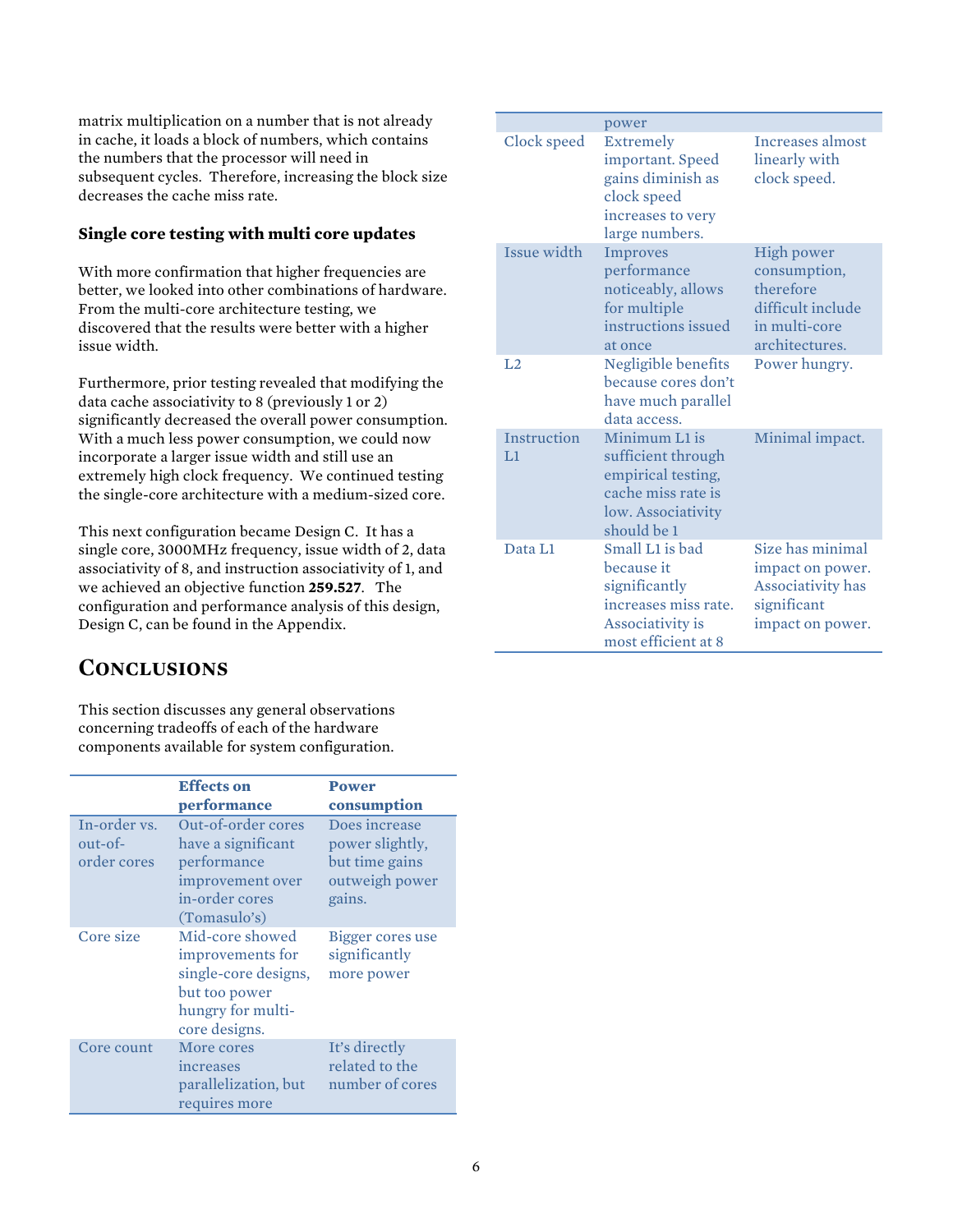### **Appendix**

*Design A—Multi Core Base Configuration:*

| Core count               | $\overline{2}$           |
|--------------------------|--------------------------|
| Core type                | Small out-of-order cores |
| Issue width              | 2                        |
| Frequency                | 740 MHz                  |
|                          |                          |
| <b>IL1 Cache Size</b>    | 16384                    |
| <b>IL1 Associativity</b> | 1                        |
| IL1 Access Time (ns)     | 0.263321980197           |
| IL1 Access Time (cc)     | 1                        |
|                          |                          |
| <b>DL1 Cache Size</b>    | 32768                    |
| <b>DL1</b> Associativity | 4                        |
| DL1 Access Time (ns)     | 0.464963823447           |
| DL1 Access Time (cc)     | 1                        |
|                          |                          |
| Cache Block Size         | 32                       |

Performance:

|                  | <b>Power</b> | <b>Time</b> | <b>Speedup</b><br>over base |
|------------------|--------------|-------------|-----------------------------|
| simsmall         | 19.905W      | 11.738ms    | 158.6                       |
| simmid           | 19.767W      | 152.73ms    | 160.0                       |
| simlarge         | 19.761W      | 702.364ms   | 160.5                       |
| <b>Objective</b> |              |             | 159.9                       |
| <b>Function</b>  |              |             |                             |

#### **Design C—Single Core** Configuration:

| Comnau auon.             |                             |
|--------------------------|-----------------------------|
| Core count               | 1                           |
| Core type                | Mid out-of-order core       |
| Issue width              | 1                           |
| Frequency                | $1.3$ GHz                   |
|                          |                             |
| <b>IL1 Cache Size</b>    | 32769                       |
| <b>IL1 Associativity</b> | $\mathcal{D}_{\mathcal{L}}$ |
| IL1 Access Time (ns)     | 0.433806432652              |
| IL1 Access Time (cc)     | 1                           |
|                          |                             |
| DL1 Cache Size           | 32768                       |
| <b>DL1</b> Associativity | $\mathcal{D}_{\mathcal{L}}$ |
| DL1 Access Time (ns)     | 0.433806432652              |
| DL1 Access Time (cc)     | 1                           |
|                          |                             |

### Cache Block Size 32

Performance:

|                  | <b>Power</b> | <b>Time</b> | <b>Speedup</b><br>over base |
|------------------|--------------|-------------|-----------------------------|
| simsmall         | 19.63W       | 13.841ms    | 134.51                      |
| simmid           | 19.155W      | 184.354ms   | 132.54                      |
| simlarge         | 18.923W      | 859.628ms   | 131.147                     |
| <b>Objective</b> |              |             | 132.376                     |
| <b>Function</b>  |              |             |                             |